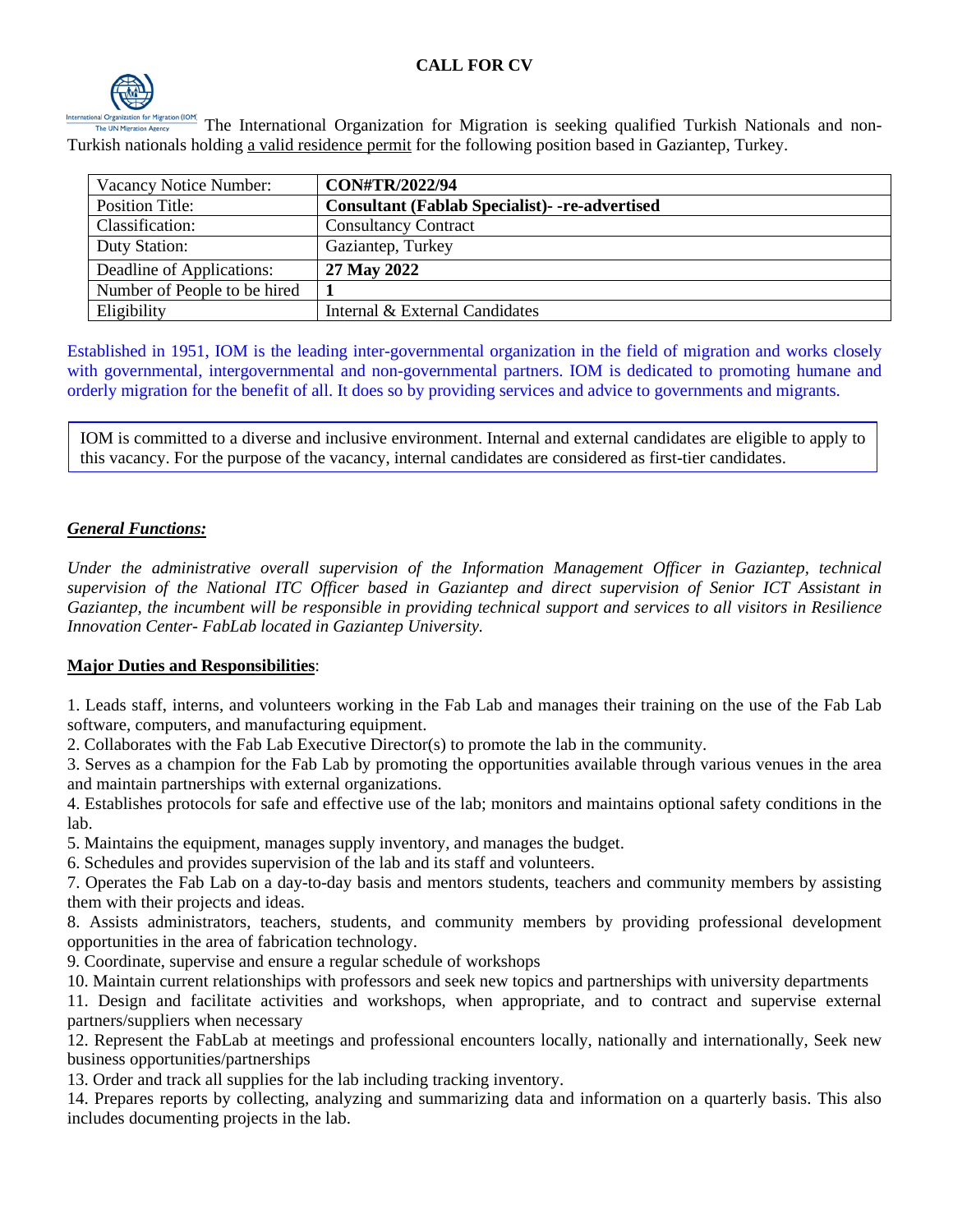15. Maintenance, power generation analysis, production improvement, and controls of solar panels installed at Fab Lab.

16. Responsible for energy management and efficiency at Fab Lab, and implementing projects to create a green Fablab environment

- 17. Creating a protected space for all visitors and training attendees.
- 18. Close coordination with ICT and Livelihood teams for any issue may occur.
- 19. Perform such other duties as may be assigned.

#### , **Required Qualifications and Experience:**

# **Education:**

- University degree in Computer Engineering, Electrical/Electronic/ Telecommunication, or a related field from an accredited academic institution, with three years of relevant professional experience;
- Completed High school degree from an accredited academic institution, with five years of relevant professional experience.

# **Experience:**

- Excellent in problem solving skills and love technical challenges with hand on experiences;
- Ability to plan and organize work;
- Knowledge of .NET framework (ASP, VB), SQL and CMS will be an advantage.
- Experience with image editing, CAD/CAM applications, and design software.
- Experience with fabrication equipment such as a vinyl printer/cutter, laser etcher/cutter, CNC mill, CNC plasma cutter, 3D printers and other related equipment.
- Experience working in or using manufacturing/industrial and rapid prototyping technology and equipment.
- Proficient in common desktop applications (web browsing, Microsoft Office Suite, image editing).

## **Languages:**

• Fluency in **English** and **Turkish** is required.

## **Required Competencies**

The incumbent is expected to demonstrate the following values and competencies:

## **Values**

• Inclusion and respect for diversity:

Shows respect and sensitivity towards gender, culture, ethnicity, religion, sexual orientation, political conviction, and other differences.

• Encourages the inclusion of all team members and stakeholders while demonstrating the ability to work constructively with people with different backgrounds and orientations.

• Promotes the benefits of diversity; values diverse points of view and demonstrate this in daily work and decision making.

- Challenges prejudice, biases and intolerance in the workplace.
- Integrity and transparency:
	- Upholds and promotes the Standards of Conduct and Unified Staff Regulations and Rules.
	- Delivers on commitments; manages the organization's resources reliably and sustainably.

• Embraces and encourages transparency, balancing this with the need for discretion and confidentiality as appropriate.

• Maintains impartiality and takes prompt action in cases of unprofessional or unethical behaviour.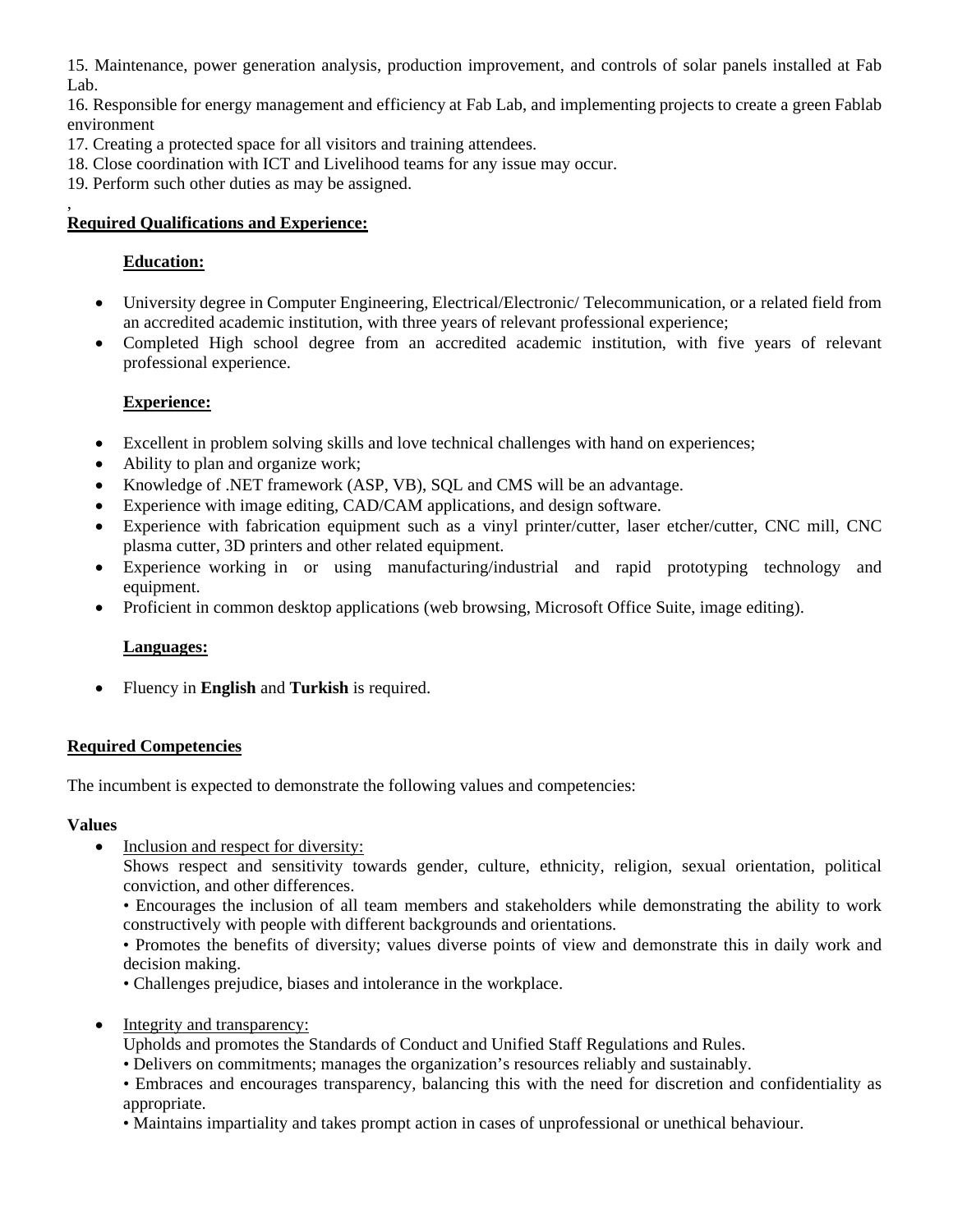• Does not abuse one's position and acts without consideration of personal gain. Is motivated by professional rather than personal concerns.

#### • Professionalism:

Demonstrates professional competence and mastery of subject matter and willingness to improve knowledge and skills.

• Seeks to raise professional standards in self and others through daily work and activities.

• Adapts quickly to change and is decisive and versatile in face of uncertainty.

• Shows self-control and persistence when faced with difficult problems and remains calm in stressful situations.

• Is conscientious and efficient in meeting commitments, observing deadlines and achieving results.

#### **Core Competencies** – behavioural indicators *level 1*

- Teamwork: Establishes strong relationships with colleagues and partners; relates well to people at all levels.
	- Is fully aware of the team purpose, respects and understands individual and collective responsibilities.

• Willingly puts in extra effort without being asked and adopts a "hands-on" approach whenever necessary to achieve team objectives.

- Coordinates own work with that of the team to meet agreed priorities and deadlines.
- Delivering Results:
	- •Produces quality results and provides quality services to clients.
	- Meets goals and timelines for delivery of products or services.
	- Manages time and resources efficiently, monitoring progress and making adjustments as necessary.
	- Shows understanding of own role and responsibilities in relation to expected results.
- Managing and sharing knowledge:

•Keeps abreast of new developments in own field of competence and creates opportunities for knowledge management initiatives.

- Shares knowledge and learning willingly, and proactively seeks to learn from the experiences of others.
- Puts new learning into practice and draws on diverse sources of ideas and inspiration.
- Contributes to the identification of improvements to work processes and assists in implementing them.
- Accountability:
	- •Accepts personal responsibility for quality and timeliness of work.

• Takes ownership of all responsibilities within own role and honours commitments to others and to the Organization.

• Operates in compliance with organizational regulations and rules.

• Accepts and gives constructive criticism; acknowledges and corrects mistakes and apply lessons learned for improvement.

• Communication:

•Presents information using language and sequence of ideas that is easy for recipients to understand.

• Adapts communication to the recipient's needs, asks questions to clarify, and exhibits interest in having twoway communication.

• Encourages others to share their views, using active listening to demonstrate openness and to build understanding of different perspectives.

• Listens carefully and genuinely to the views and positions of others; acts on received information.

#### . **Other:**

Any offer made to the candidate in relation to this vacancy notice is subject to funding confirmation.

Appointment will be subject to certification that the candidate is medically fit for appointment, accreditation, any residency or visa requirements, and security clearances.

Only candidates residing in either the country of the duty station or from a location in a neighbouring country that is within commuting distance of the duty station will be considered. In all cases, a prerequisite for taking up the position is legal residency in the country of the duty station, or in the neighbouring country located within